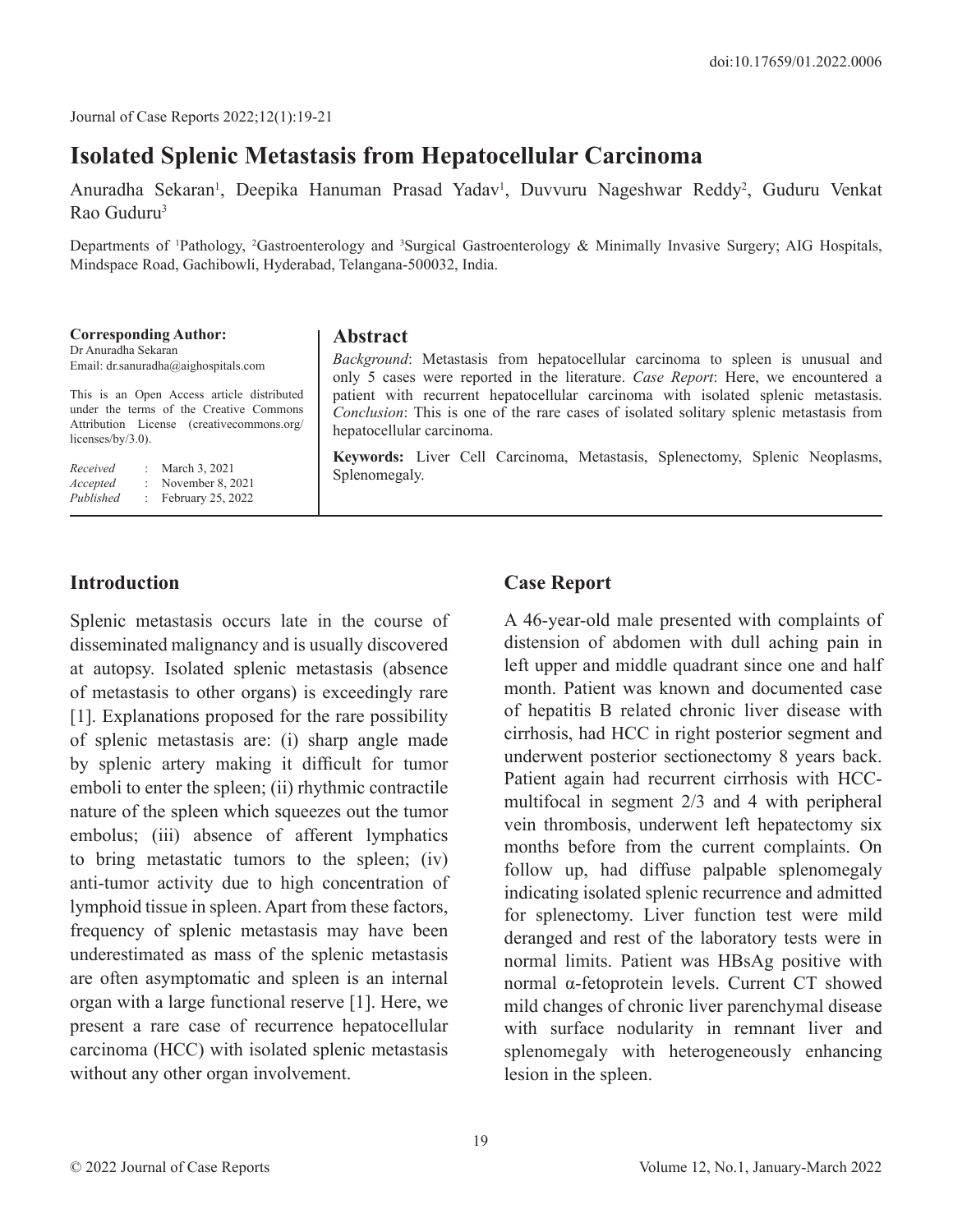The majority of splenic metastasis were detected simultaneously or shortly after diagnosis of the primary tumor (mean duration after detection of primary tumor 6-7 month). Splenic metastasis, could be found long after primary lesions were diagnosed [1]. In our case, splenic metastasis was diagnosed after six months of primary lesion in liver. We received splenic biopsy specimen for patient following splenectomy who had undergone left hepatectomy for HCC 6 months back. Macroscopically, spleen was enlarged in size and external surface of spleen show solitary nodule over hilar surface. The cut surface of spleen showed well circumscribed, grey white, firm nodule measuring  $5 \times 4 \times 2.5$  cm corresponding to external nodule over hilar surface **[Fig.1]**.

On microscopy, hilar area shows dilated and thickened blood vessels and is unremarkable. Microscopic examination of nodule showed tumor tissue arranged in clusters, nests, thick trabeculae and focal acinar pattern and separated by thick and thin fibrovascular septae **[Fig.2]**. Individual cells are round to oval with enlarged pleomorphic vesicular nucleus, prominent nucleoli with moderate eosinophilic cytoplasm. Tumor cells showed marked anisonucleosis with irregular nuclear borders and few multinucleated giant cells noted **[Fig.3]**. Few atypical mitosis with no necrosis were also seen **[Fig.4]**. Random section from spleen shows features of congestion. Immunohistochemistry was advised with arginase-1 & glypican-3 to confirm the diagnosis, as arginase-1 is the most sensitive marker in all differentiations of hepatocellular carcinoma while glypican-3 had sensitivity for poorly differentiated cases. Arginase was strongly positive in tumor cells while glypican-3 show focal positivity **[Fig.5]**. So, final diagnosis were labelled as metastatic deposits of hepatocellular carcinoma in a background of congestive splenomegaly.

#### **Discussion**

Hepatocellular carcinoma is the most common primary tumor of liver, responsible for significant morbidity and mortality worldwide [2]. Metastasis



**Fig.1:** *Splenic grey-white solitary nodule over hilar surface measuring 5×4×2.5 cm.*



**Fig.2:** *Tumor tissue arranged in cluster, nests & thickened trabeculae (H & E, ×100).*



**Fig.3:** *Tumor cells with marked anisonucleosis with few multinucleated giant cell (H & E, ×400).* 



**Fig.4:** *Tumor cells with few atypical mitosis (H & E,×400).*